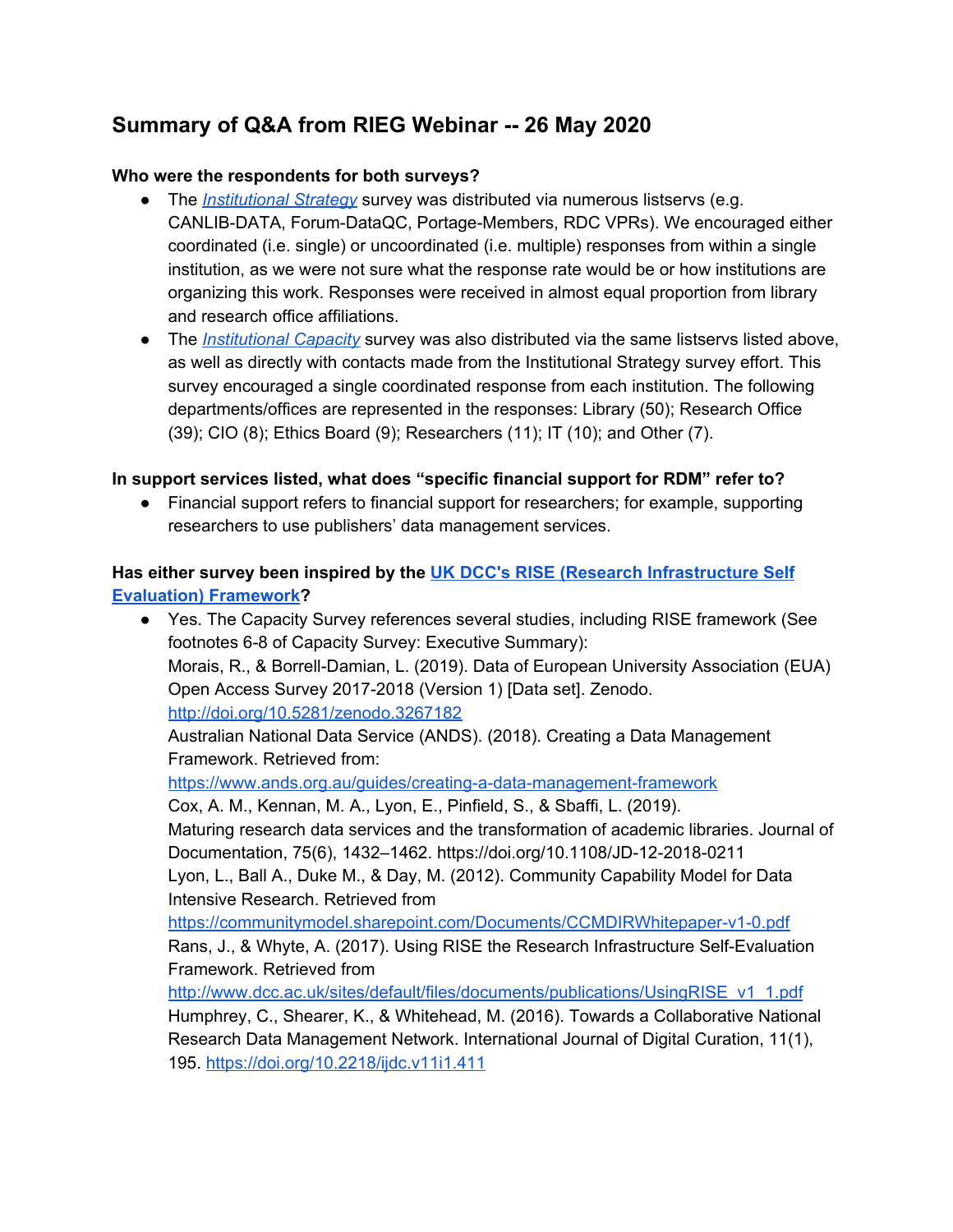# **Were you able to see if there was any association between size of institutions and creation of new positions/reassignment, etc.?**

**●** The upcoming RIEG Insights series of reports will delve into more detailed analyses. While the Capacity Survey included a question surveying institutions for the number of affiliated researchers, it had a low response rate so we were not able to examine its relationship to other survey variables. However, one of the upcoming Insights reports will break out analyses with universities categorized according to the Macleans rankings categories (Medical/Doctoral, Comprehensive, Primarily Undergraduate), which could serve as a loose approximation for size.

# **How do you imagine that institutions might be able to use this survey to advance their own institutional strategies or RDM service offerings?**

● We hope that responding to the surveys helped bring together stakeholders. The survey questions also provide an outline of various components that should be taken into consideration when planning strategies or service/capacity development. Also, by providing a snapshot of where Canadian institutions are nationally, we hope that this information may be useful in helping institutions envision their trajectory.

# **One challenge in supporting researchers to store and share their data is that they did not always ask for consent from participants. How can we support changing this practice?**

● Regarding the Tri-Agency draft policy, a requirement for data deposit will only apply to funded projects going forwards and includes exceptions for sensitive data that cannot be shared. More generally, this is an issue that must be tackled in coordination with Research Ethics Boards. In creating RDM strategies, developing lines of communication between campus stakeholders and increasing awareness among both researchers and support providers about upfront decisions that must be taken in order to share data at the conclusion of a project (e.g. informed consent) should be considered.

#### **Will you be making the data from these surveys available to other researchers?**

● To encourage forthcoming responses from institutions, we promised respondents that individual responses would be kept confidential. We have shared in the Executive Summary a full breakdown of responses in the data dictionary, and are willing to run additional analyses on request.

## **Is RIEG investigating current departmental review, promotion, and tenure guidelines for language valuing data management?**

● This is a great suggestion and will be taken into consideration!

# **Based on the data from both surveys, would you think institutions in Canada are ready assuming the Tri-Agency policy was published today or shortly?**

● Our survey data show that there is a high level of awareness of this policy among institutions and stakeholders. Our understanding is that once the Tri-Agency announces